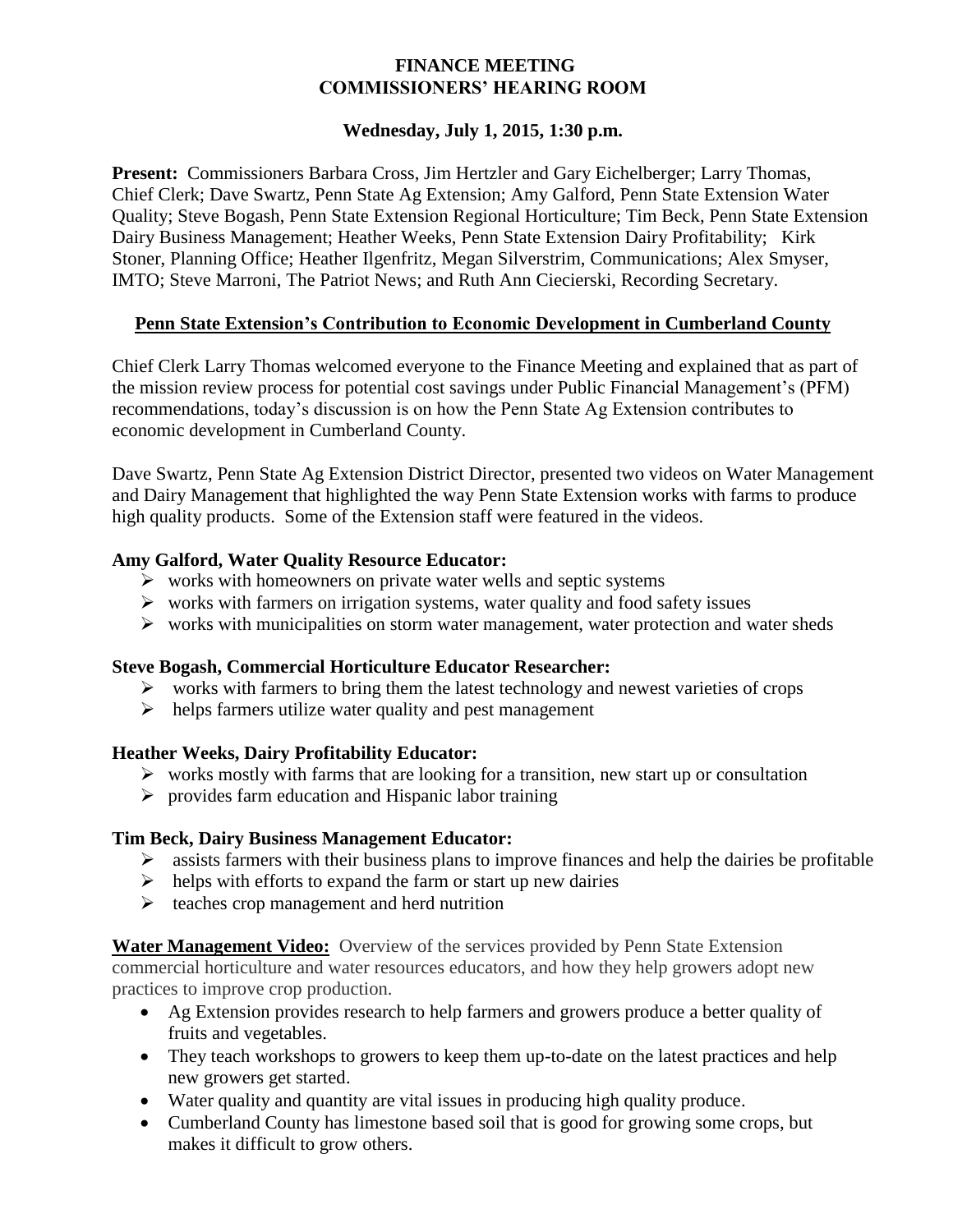**Dairy Management Video:** Overview of the dairy business management education and services provided by Penn State Extension. Extension educators provide business and production management assistance to more than 100 dairy farms in Pennsylvania each year and help farmers bring about improvements by:

- assisting with financial operations by improving budgets and record keeping.
- helping farmers make better business decisions for their farms.
- working from a data base with different facilities so they can offer valuable information.
- working with farms on hands-on problem solving and ability to make an unbiased assessment on what needs to be done while providing constructive criticism.
- bringing expertise and latest data and trends from the education world and giving farmers a broader perspective on everything in the dairy industry as a whole.

# **Questions:**

Commissioner Cross asked about the Avian Influenza (Bird Flu). Mr. Swartz stated the bird flu virus can be transmitted from farm to farm by any vector, but mainly it is being spread over long distances by the North American migratory flyway waterways. He stated that this is a concern for our area because the birds that are in the Arctic this summer can pick up the virus and then fly south along the migratory flyway and deposit the virus when they land in Pennsylvania this Fall and Winter.

There was a question regarding how the drought in California and the water shortage there would impact our area. Mr. Bogash stated that we are in a 20 year down turn in the water cycle and if it would start raining today, it would take a long time to get back to normal.

Mr. Stoner asked how Cumberland Valley stacks up against the opportunities in agriculture for people to locate here.

- People are attracted to this area because of the water supply, the quality of the soil and the closeness to the market; unfortunately, the competition for land use for businesses and other uses raises the price of the land.
- We are on the map for the fresh market produce, but the weakness is in the out-of-season and processed products.
- No where else in the Country are there major areas of ag food production co- located with a major population center like here in central Pennsylvania. This provides a real opportunity for fresh market, but there is still some opportunity for food processing.
- Lancaster is the  $8<sup>th</sup>$  largest dairy county in the Country and that is because there are 2,000 farms in Lancaster County. Cumberland County has some of the largest number of dairy farms in the state.

Commissioner Eichelberger asked about the price of land and how Cumberland County is affected long term.

- Farmers don't necessarily have to buy more land; they are redesigning their business to have higher margins of profit.
- Ag production is more profitable to be in wholesale and retail.
- Farmers are shifting crops, i.e., from corn to tomatoes, which might be more profitable.

Commissioner Cross asked about wine production in the Cumberland County. Mr. Bogash stated that it is a growing industry and getting better. Hops is the newest and hottest crop.